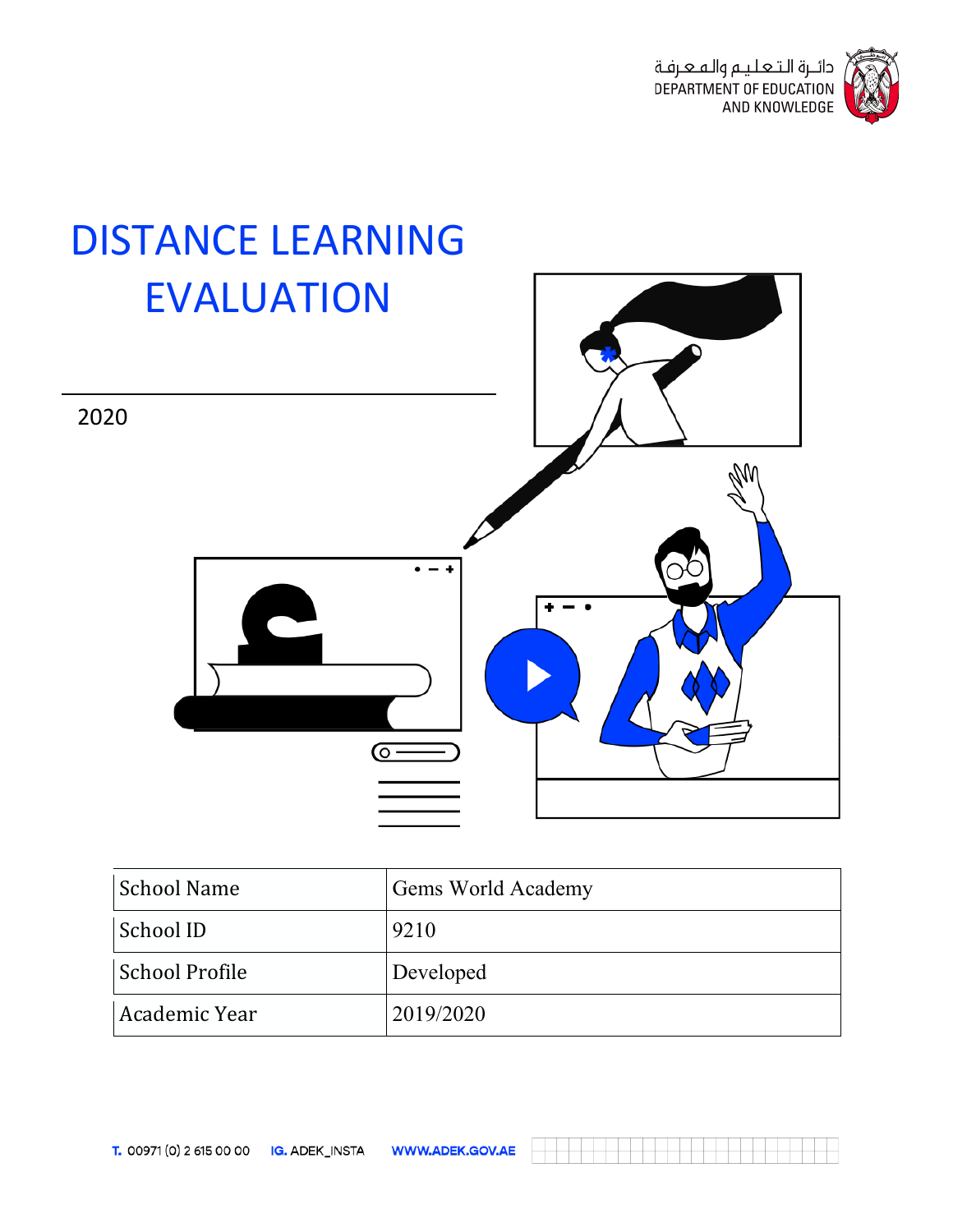## DISTANCE LEARNING PROFILE



Dear Gems World Academy Principal,

The Abu Dhabi Department of Education and Knowledge (ADEK) would like to thank you for engaging with our team during the recent evaluation visit.

The purpose of the visit was to evaluate your school's distance learning provision for students' learning and wellbeing and to support your school in identifying areas that require improvement. During the online visit, evaluators engaged in a range of activities including discussions with senior and middle leaders, review of documents, review of samples of students' work, observation of virtual lessons and analysis of feedback from stakeholders.

## SUMMARY OF FINDINGS

The table below provides an overview of the status of development of each Theme. This is represented by three colors, green for Developed, amber for Partially Developed and red for Not Developed.

| A   Student's distance learning<br>and wellbeing | B   Teaching and monitoring students'<br>learning | C   Leading and managing<br>students' learning |
|--------------------------------------------------|---------------------------------------------------|------------------------------------------------|
| Attendance and participation                     | Planning and delivery                             | Agility                                        |
| Safeguarding                                     | Sharing intended learning outcomes                | Contingency                                    |
| Learning opportunities                           | Distance learning provision                       | Communication and engagement                   |
| <b>Equity of access</b>                          | Monitoring and assessing learning                 | Resources management                           |
| Well-being                                       |                                                   |                                                |